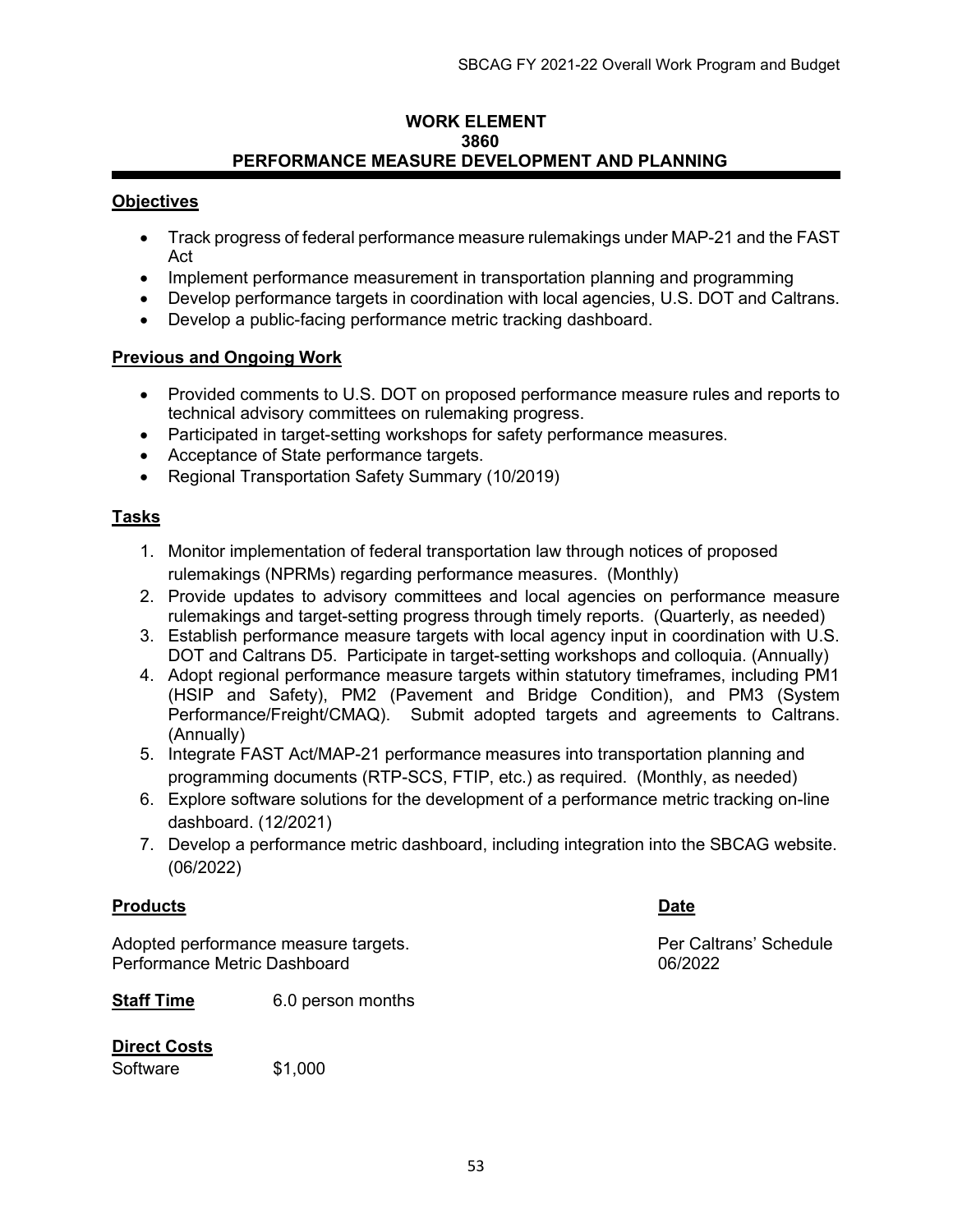# **Funding**

Total Program TDA Planning \$ 147,100 \$ 147,100

Percent of Federal Funding: 0%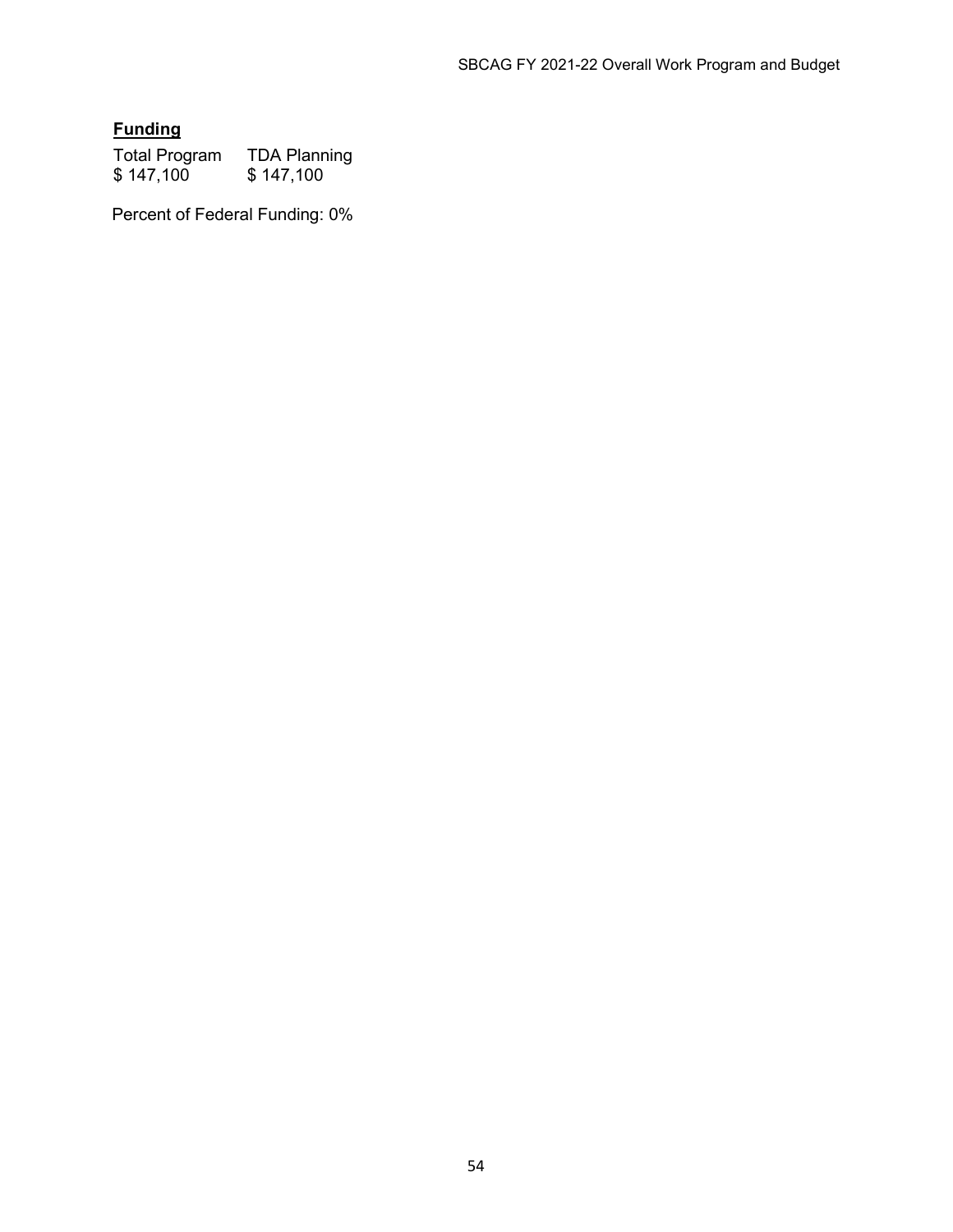#### WORK ELEMENT 3870 GEOGRAPHIC INFORMATION SYSTEM (GIS) DEVELOPMENT

## **Objective**

Improve SBCAG's mapping and spatial analysis abilities to support improved conveyance of information and analytical work in the development of future regional transportation plans and sustainable communities strategies, as well as other work completed by SBCAG.

## Previous and Ongoing Work

SBCAG GIS Needs Assessment, FY 18/19, Work Element 3811

## Tasks

- 1. Continue implementing GIS improvements identified in the SBCAG GIS Needs Assessment. (06/2022)
- 2. Train staff in GIS capabilities. (Annually)
- 3. Advance SBCAG's web mapping capabilities to improve public access of SBCAG data. (06/2022)
- 4. Begin transition to cloud-based GIS. (06/2022)

## Products **Date**

Improved GIS Capabilities 06/2022

Staff Time 6.3 person months

## **Direct Costs**

GIS Software \$ 3,500

## **Funding**

| <b>Total Program</b> | <b>TDA Planning</b> |
|----------------------|---------------------|
| \$134,100            | \$134,100           |

Percent of Federal Funding: 0%